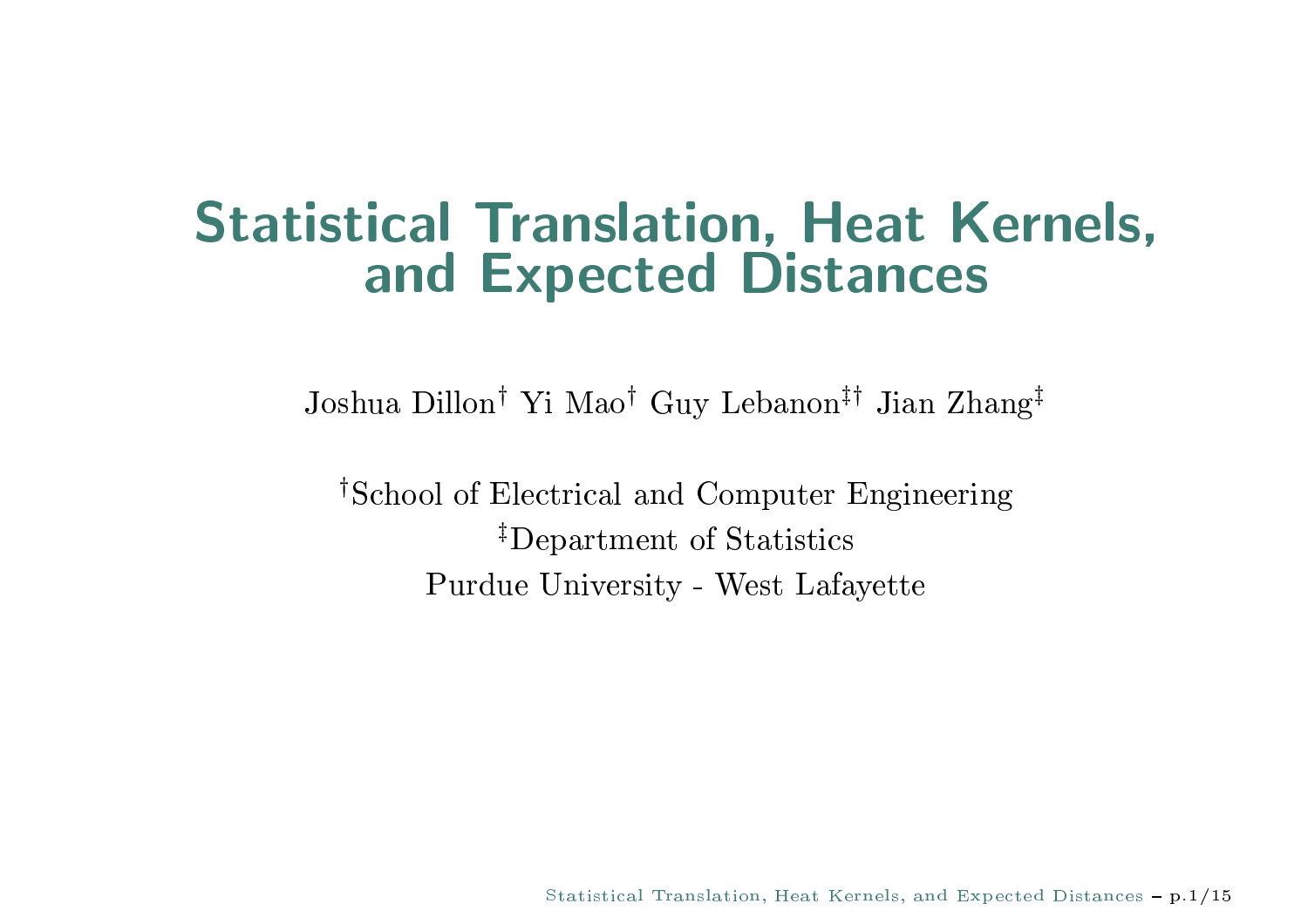# <u>xwelling and the second second</u>

 $\blacksquare$ 

- assume documents  $x \sim \text{Mult}(\theta_x^{\text{true}})$
- $\hat{I}$   $\hat{I}$   $\hat{I}$   $\hat{I}$   $\hat{I}$   $\hat{I}$   $\hat{I}$   $\hat{I}$   $\hat{I}$   $\hat{I}$   $\hat{I}$   $\hat{I}$   $\hat{I}$   $\hat{I}$   $\hat{I}$   $\hat{I}$   $\hat{I}$   $\hat{I}$   $\hat{I}$   $\hat{I}$   $\hat{I}$   $\hat{I}$   $\hat{I}$   $\hat{I}$   $\hat{I}$   $\hat{I}$   $\hat{I}$   $\hat{I$  $n + n$ unknown  $\theta_x^{\text{true}}$  typically estimated by maximum likelihood<br>
(bow/tf)  $[\hat{\theta}_x^{\text{mle}}]_k = N^{-1} \sum_{i=1}^N \delta_{k,x_i}$ )<br>k  $-1 \nabla^N$
- $\int_{k} = N^{-1} \sum_{i=1}^{N} \delta_{k, x_{i}}$ <br>needs to be smoothe  $\Gamma_{\alpha\alpha}$ t alz $\hat{\alpha}$ mle $\alpha$ azikaea kaea aztikael ta zafara zatus z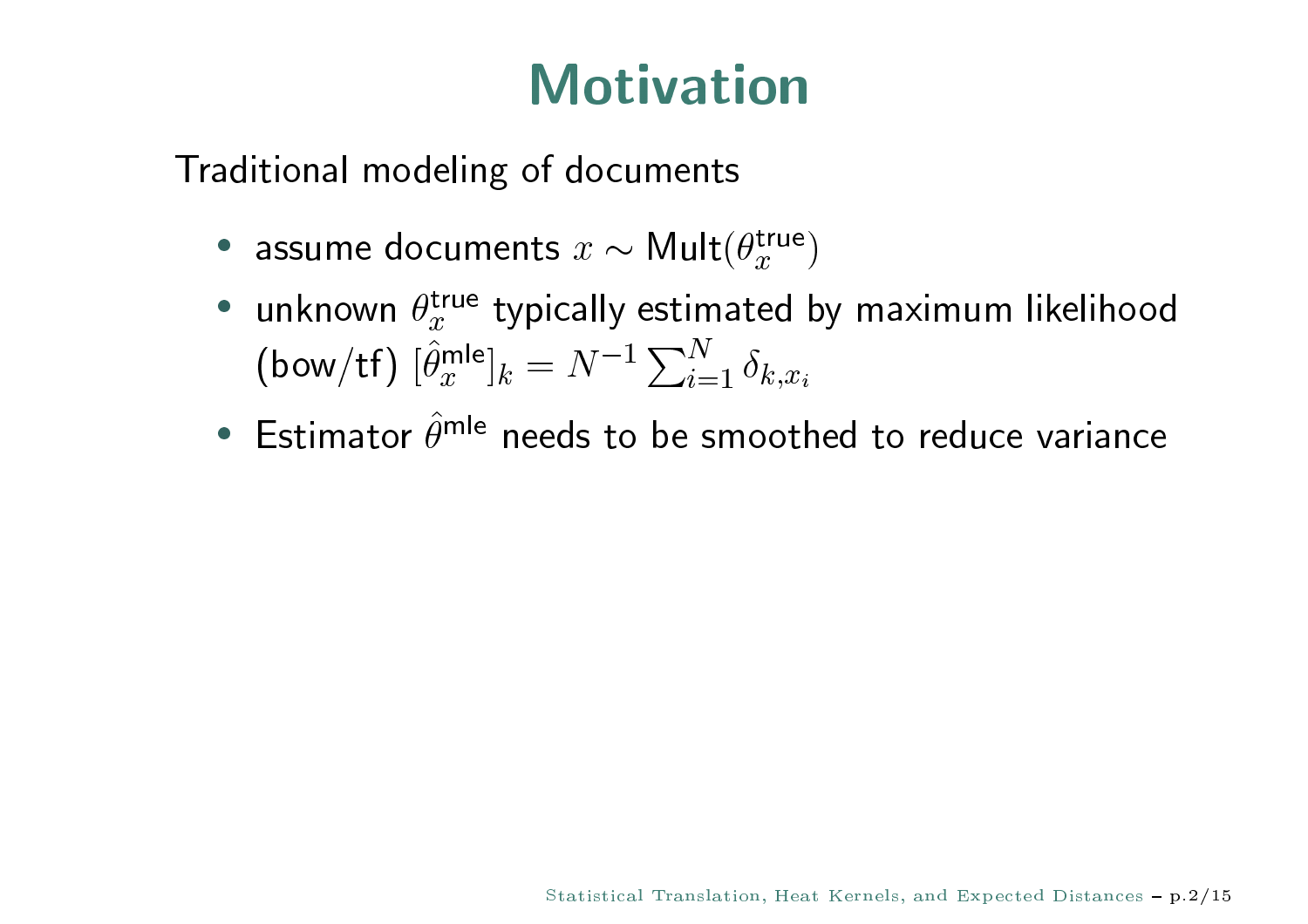# <u>xwelling and the second second</u>

 $\blacksquare$ 

- assume documents  $x \sim \text{Mult}(\theta_x^{\text{true}})$
- $\hat{I}$   $\hat{I}$   $\hat{I}$   $\hat{I}$   $\hat{I}$   $\hat{I}$   $\hat{I}$   $\hat{I}$   $\hat{I}$   $\hat{I}$   $\hat{I}$   $\hat{I}$   $\hat{I}$   $\hat{I}$   $\hat{I}$   $\hat{I}$   $\hat{I}$   $\hat{I}$   $\hat{I}$   $\hat{I}$   $\hat{I}$   $\hat{I}$   $\hat{I}$   $\hat{I}$   $\hat{I}$   $\hat{I}$   $\hat{I}$   $\hat{I$  $n + n$ unknown  $\theta_x^{\text{true}}$  typically estimated by maximum likelihood<br>
(bow/tf)  $[\hat{\theta}_x^{\text{mle}}]_k = N^{-1} \sum_{i=1}^N \delta_{k,x_i}$ )<br>k u $-1 \nabla^N$
- $\int_{k} = N^{-1} \sum_{i=1}^{N} \delta_{k, x_{i}}$ <br>needs to be smoothe  $\Gamma_{\alpha\alpha}$ t alz $\hat{\alpha}$ mle $\alpha$ azikaea kaea aztikael ta zafara zatus z

Zfika i na matematika i začeljeno u objektovanje u objavljanje u objavljanje u objavljanje u objavljanje u obj  $\lambda$ kaea zataz zazaz zklina Âmle kaeazkaea zakazzaria $\lambda$ 

 $\blacksquare$   $\blacksquare$  ifflator  $\blacksquare$ achine learning  $|$  - even if they don't!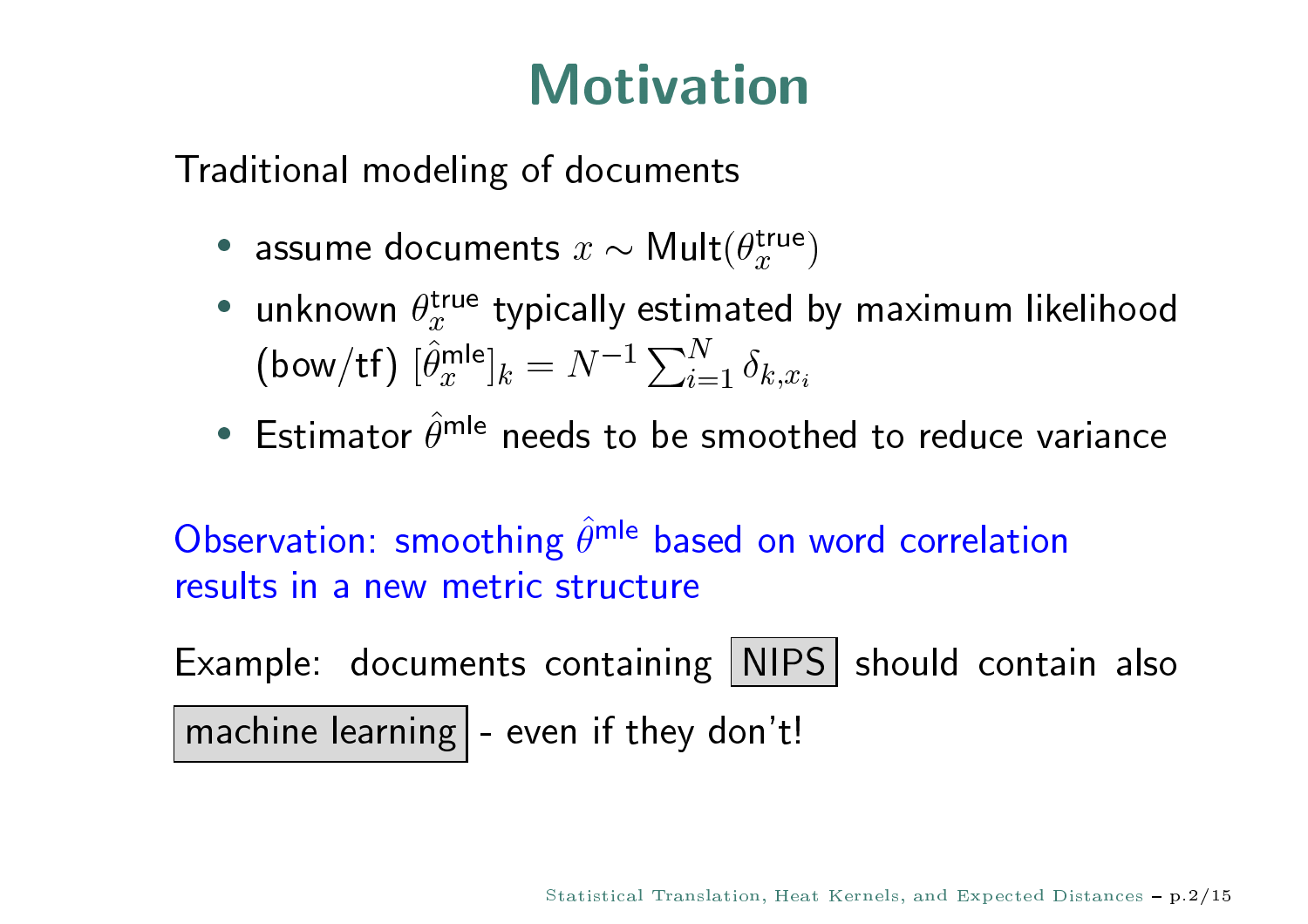# ¡
¢£¤
 ¥

¦jfZ{f~|\c^bakc^\_cfc]k\_aakdf\_[fahdad^zcg\_{f|ah|aZ**||ali** | azad

- ljfkZjk}e^`\_k\_[f§jfZ{\_fZeef\_Z^i
- $\epsilon$  ctandard retrieval: documents without metric hut with distance will not be retrieved
- $\bullet$  , and a complete the continuous control details well-tailed the complete  $\bullet$ e.g., distance and then documents are retrieved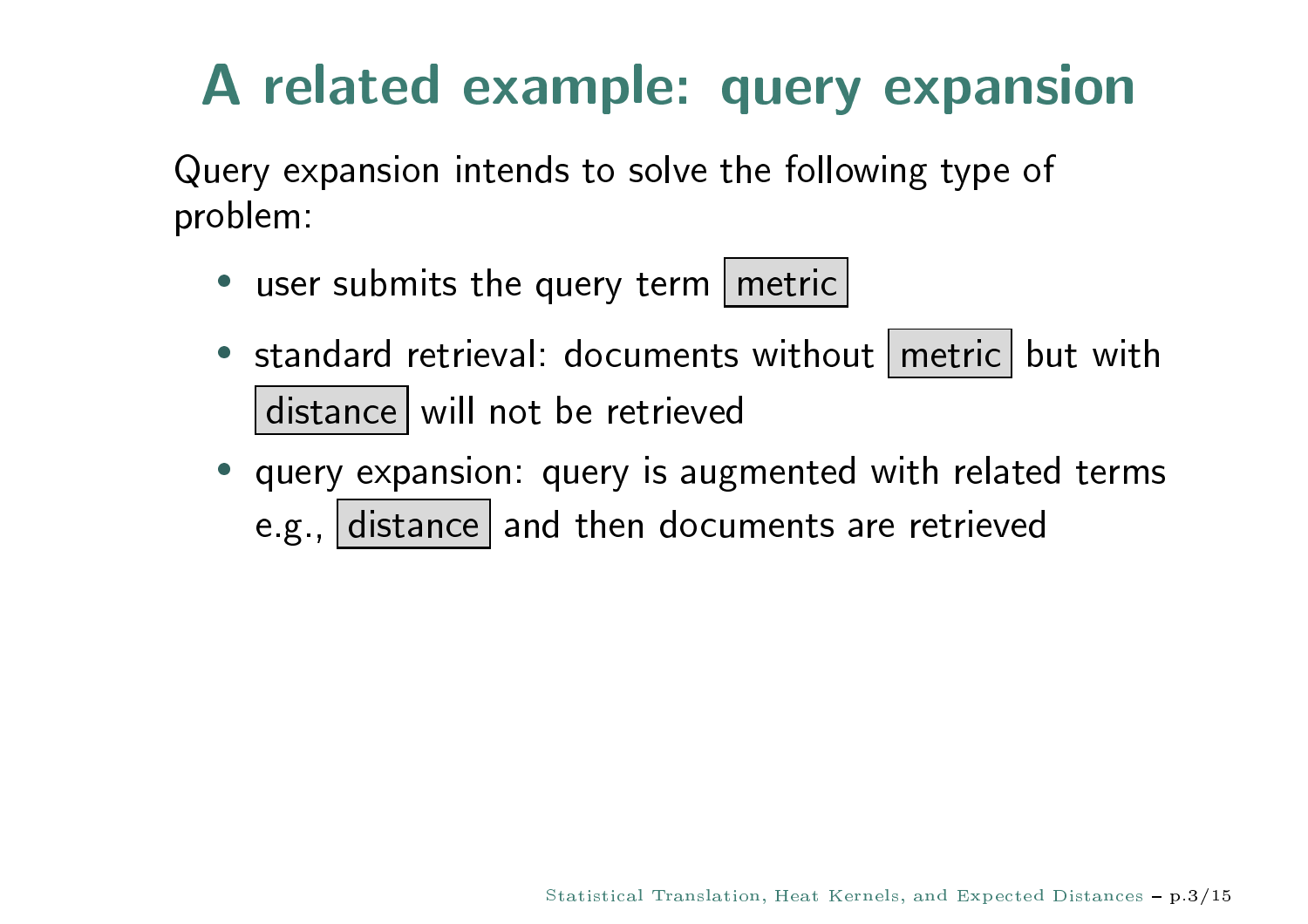# ¡
¢£¤
 ¥

¦jfZ{f~|\c^bakc^\_cfc]k\_aakdf\_[fahdad^zcg\_{f|ah|aZ**||ali** | azad

- ljfkZjk}e^`\_k\_[f§jfZ{\_fZeef\_Z^i
- $\epsilon$  ctandard retrieval: documents without metric hut with distance will not be retrieved
- $\bullet$  , and a complete the continuous control details well-tailed the complete  $\bullet$ e.g., distance and then documents are retrieved

for the control of the control of the celebration of the control  $\Gamma$  for the control for the control of  $\Gamma$  $\frac{1}{10}$ cfighaef  $\ell$  according to the collection of the state  $\ell$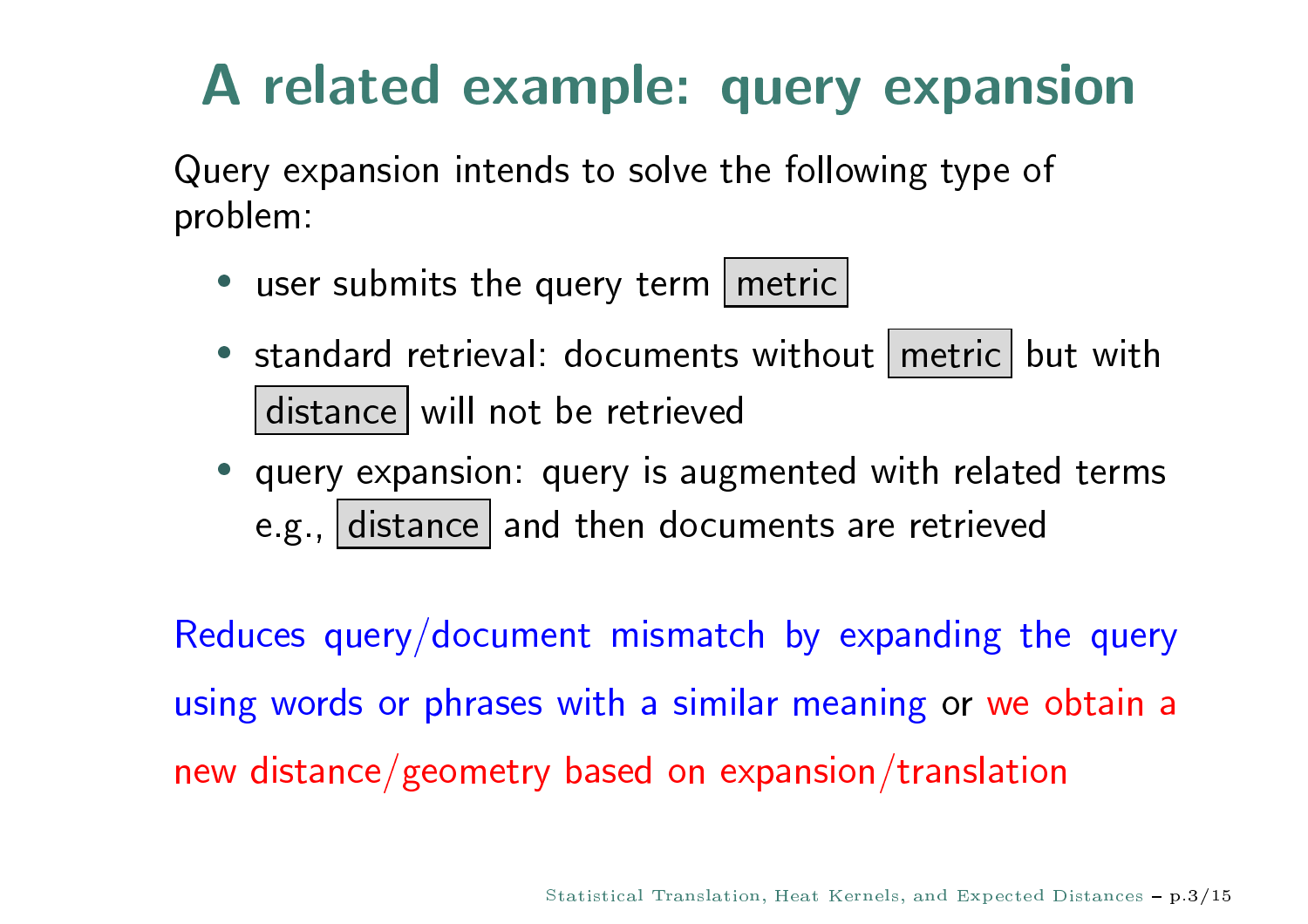# **Statistical translation for document modeling**

$$
x \quad \xrightarrow{P} \quad y
$$

 $\blacksquare$ 

• document  $x$  translated to  $y$  with probability  $P$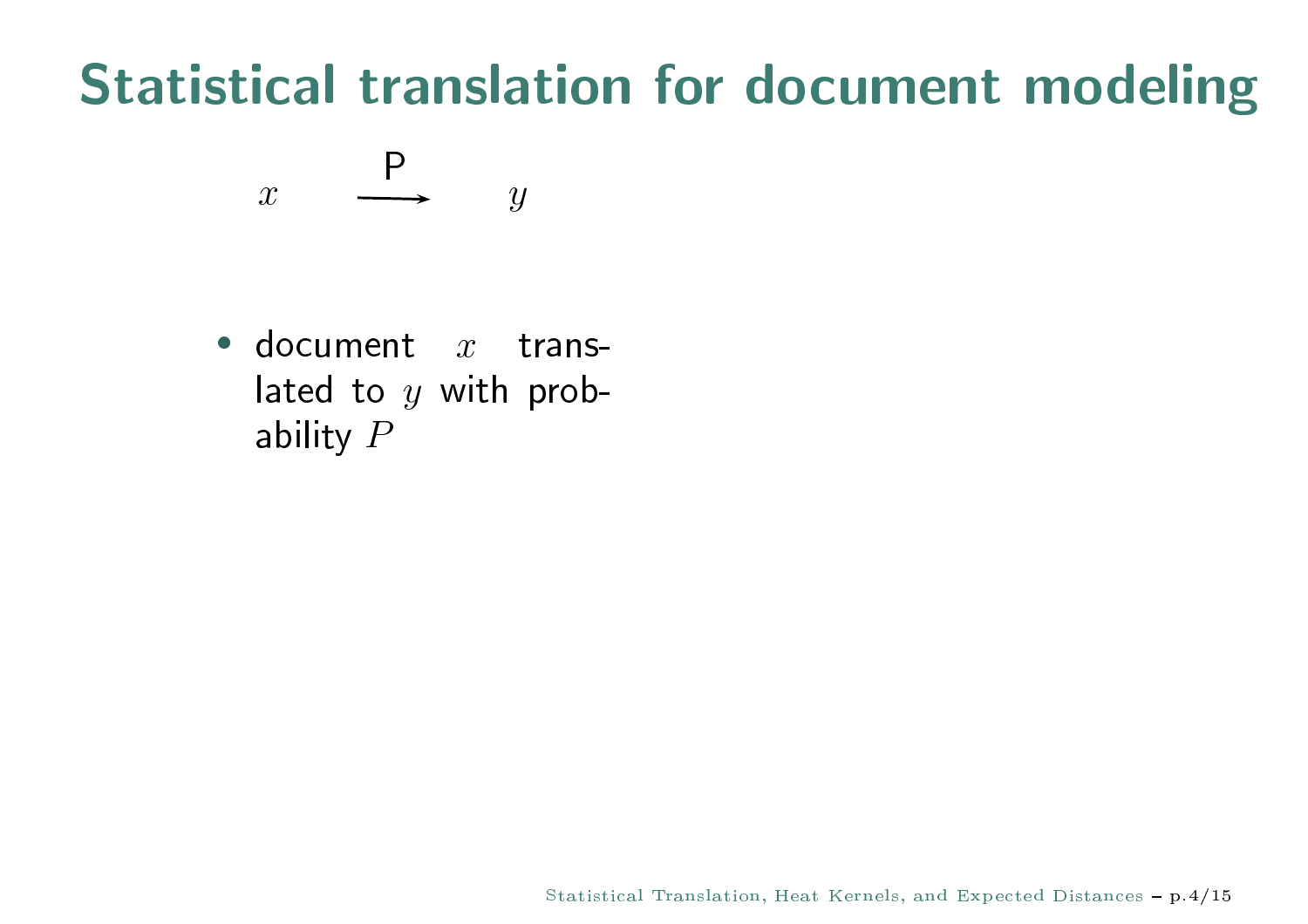#### o a final contract to the state of the state of the state of the state of the state of the state of the state o



- document  $x$  trans- $\lambda$  and to a with probability  $P$
- means and the thermal stress  $\frac{1}{2}$ how  $\hat{\theta}^{\sf mle}$  representation for ariable  $\hat{\theta}^{\mathsf{mle}}$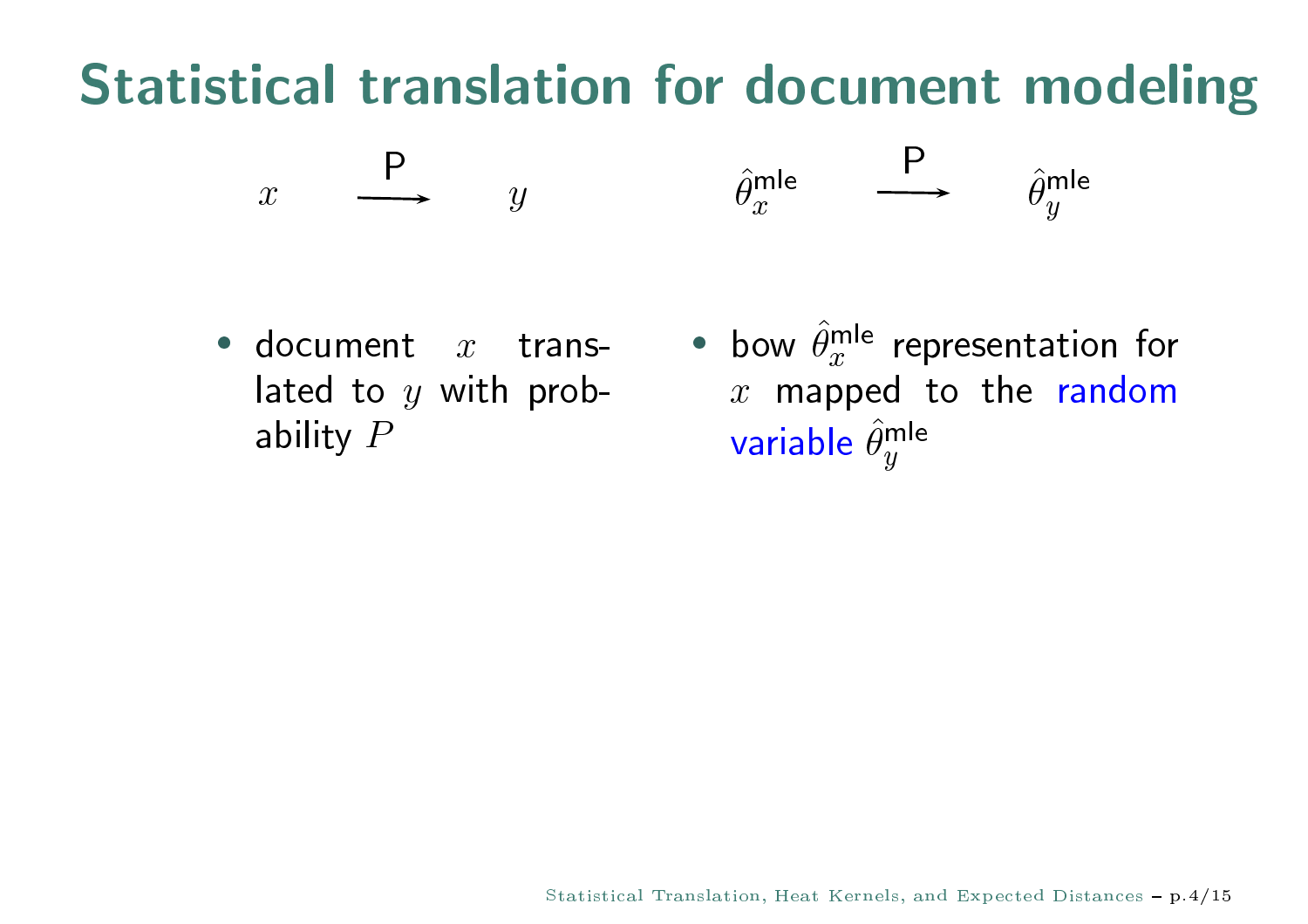#### ®·
¡

for a set of the set of the set of the set of the set of the set of the set of the set of the set of the set of the set of the set of the set of the set of the set of the set of the set of the set of the set of the set of

- $\hat{\theta}_x^{\text{mle}}$  unbiased, high variance estimator of  $\theta_x^{\text{true}}$ <br> $\hat{\theta}_x^{\text{mle}}$  is slightly biased. lower variance estimato
- . . . . .  $\hat{\alpha}$ <sup>le</sup> is slightly biased, lower variance estimator of  $\theta_x^{\text{true}}$ <br>(alogy: ridge and lasso regression, regularization
- Analogy: ridge and lasso regression, regularization<br>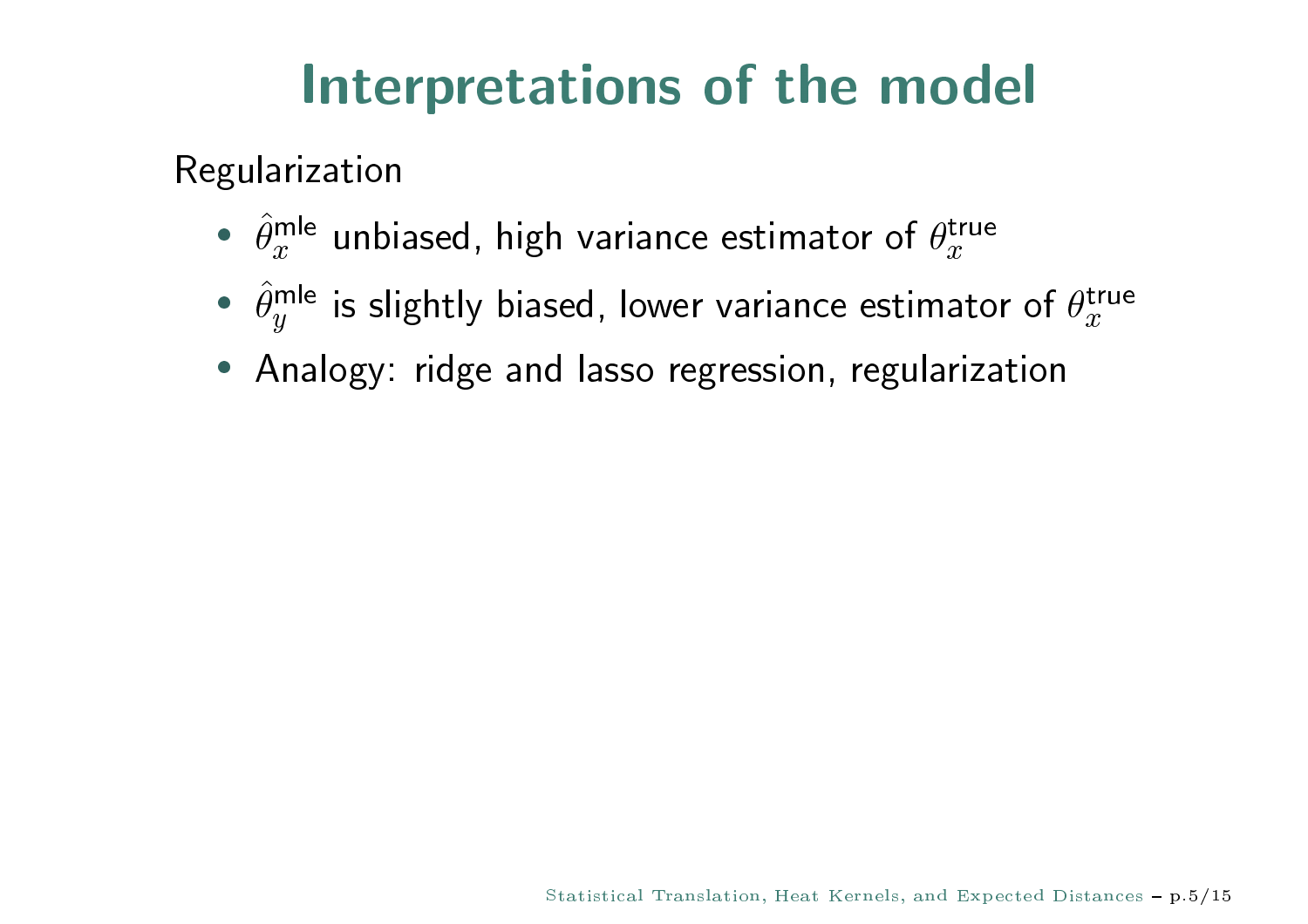#### ®·
¡

for a set of the set of the set of the set of the set of the set of the set of the set of the set of the set of the set of the set of the set of the set of the set of the set of the set of the set of the set of the set of

- $\hat{\alpha}$  $^{\sf{de}}$  unbiased, high variance estimator of  $\theta_x^{\sf{true}}$ <br> $^{\sf{de}}$  is slightly biased. lower variance estimato
- . . . . . <sup>le</sup> is slightly biased, lower variance estimator of  $\theta_x^{\text{true}}$ <br>(alogy: ridge and lasso regression, regularization<br>
- Analogy: ridge and lasso regression, regularization<br>

#### Denoising

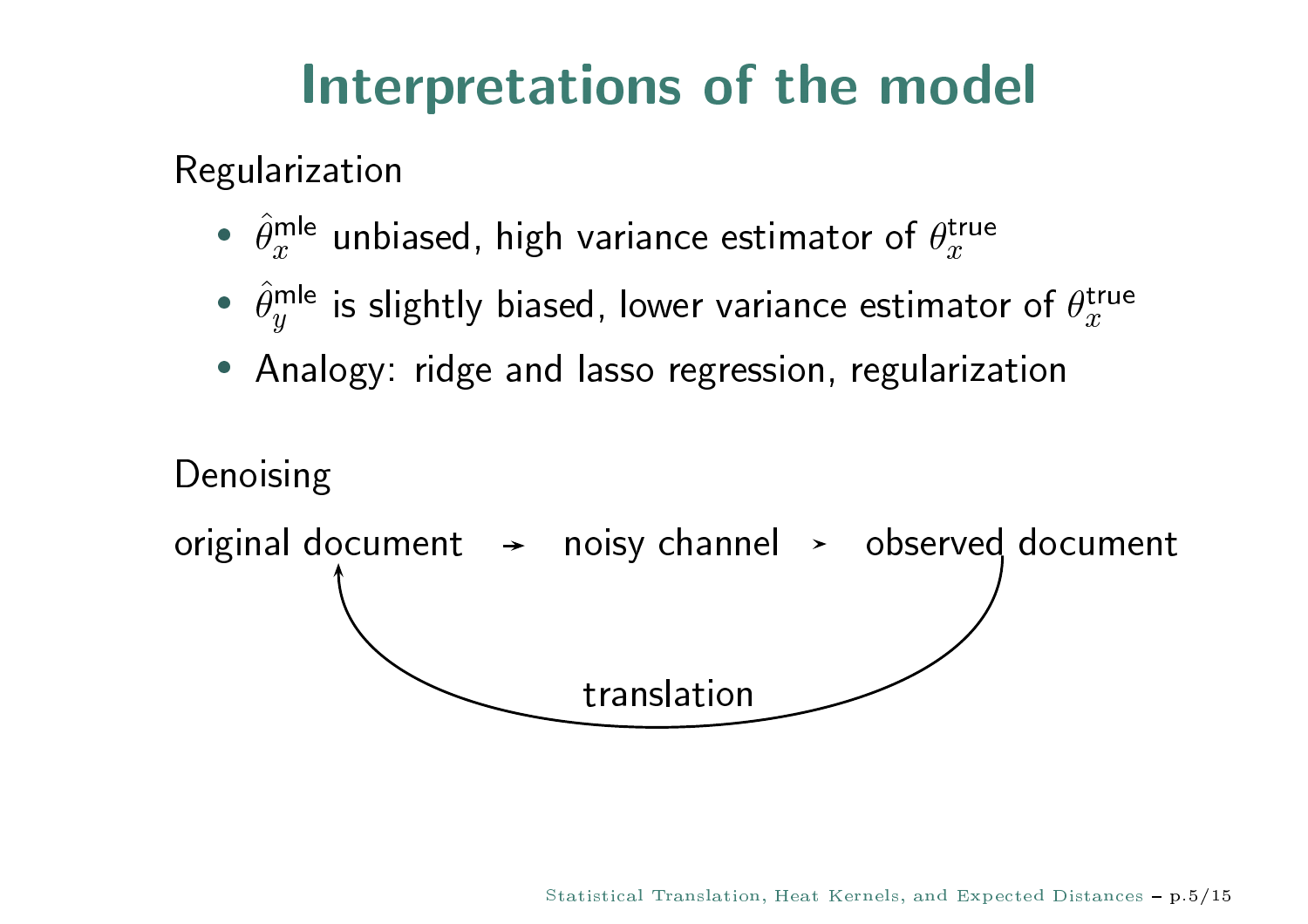#### **Assumption about document translation**

• translation  $x \mapsto y$  is word by word independently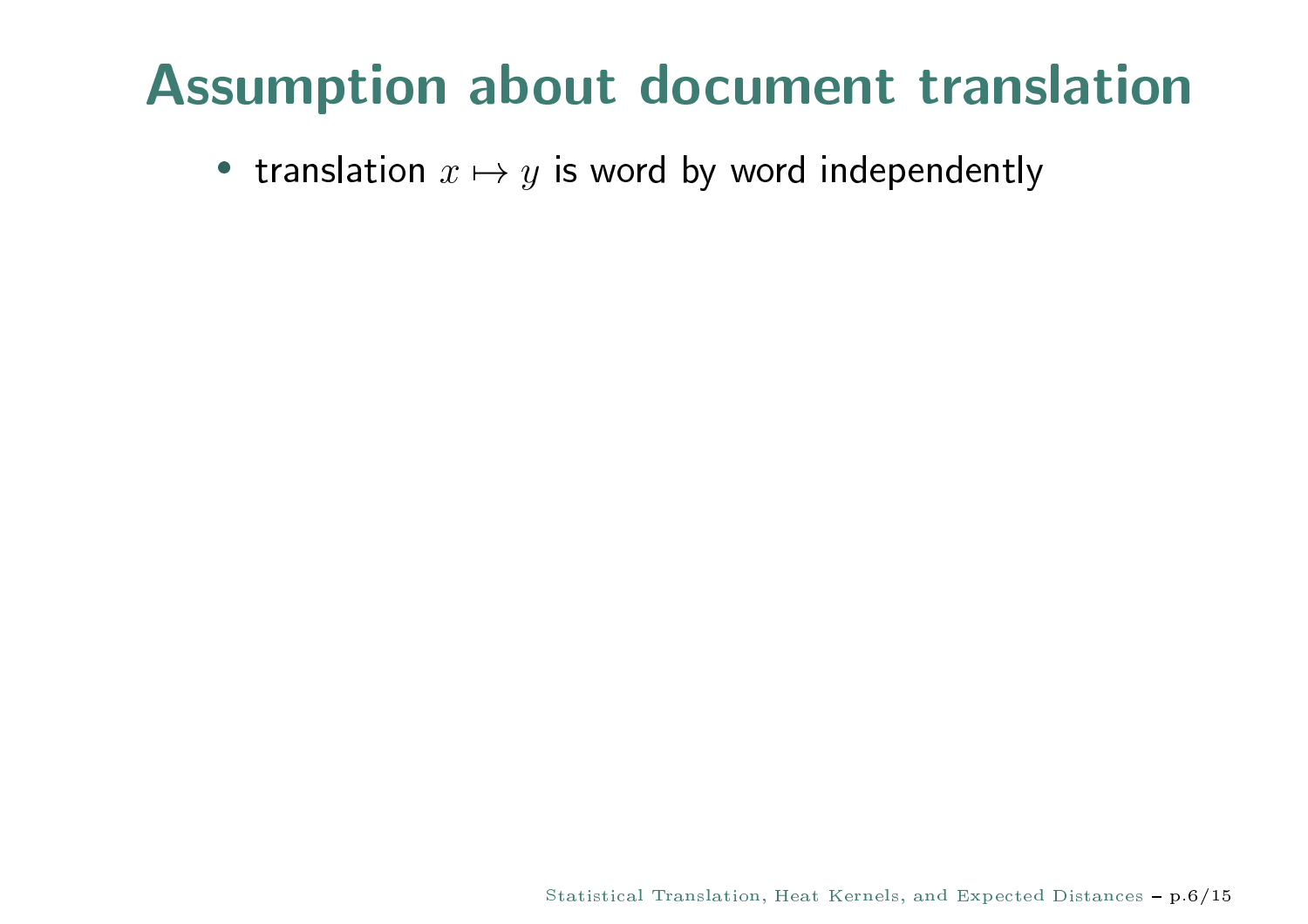#### **Assumption about document translation**

• translation  $x \mapsto y$  is word by word independently

Problem: estimate word translation model T

$$
T_{ij} = P(w_i \to w_j)
$$

- utilize large external corpus
- · can be done in an unsupervised manner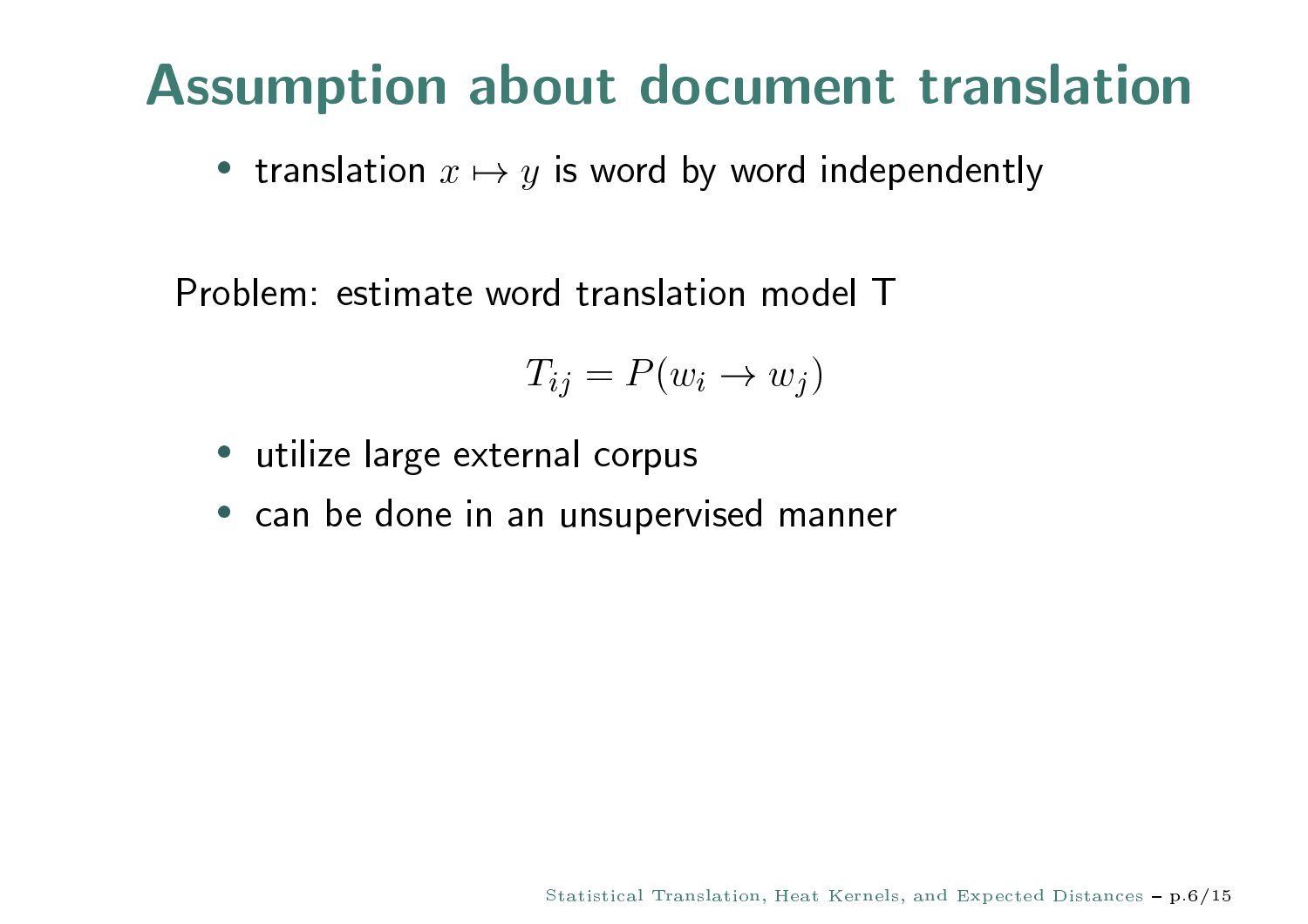G eneral approach: diffusion kernel  $K_t(q_u, q_v)$  on graph  $(V, E)$ whose nodes are distributions that correspond to words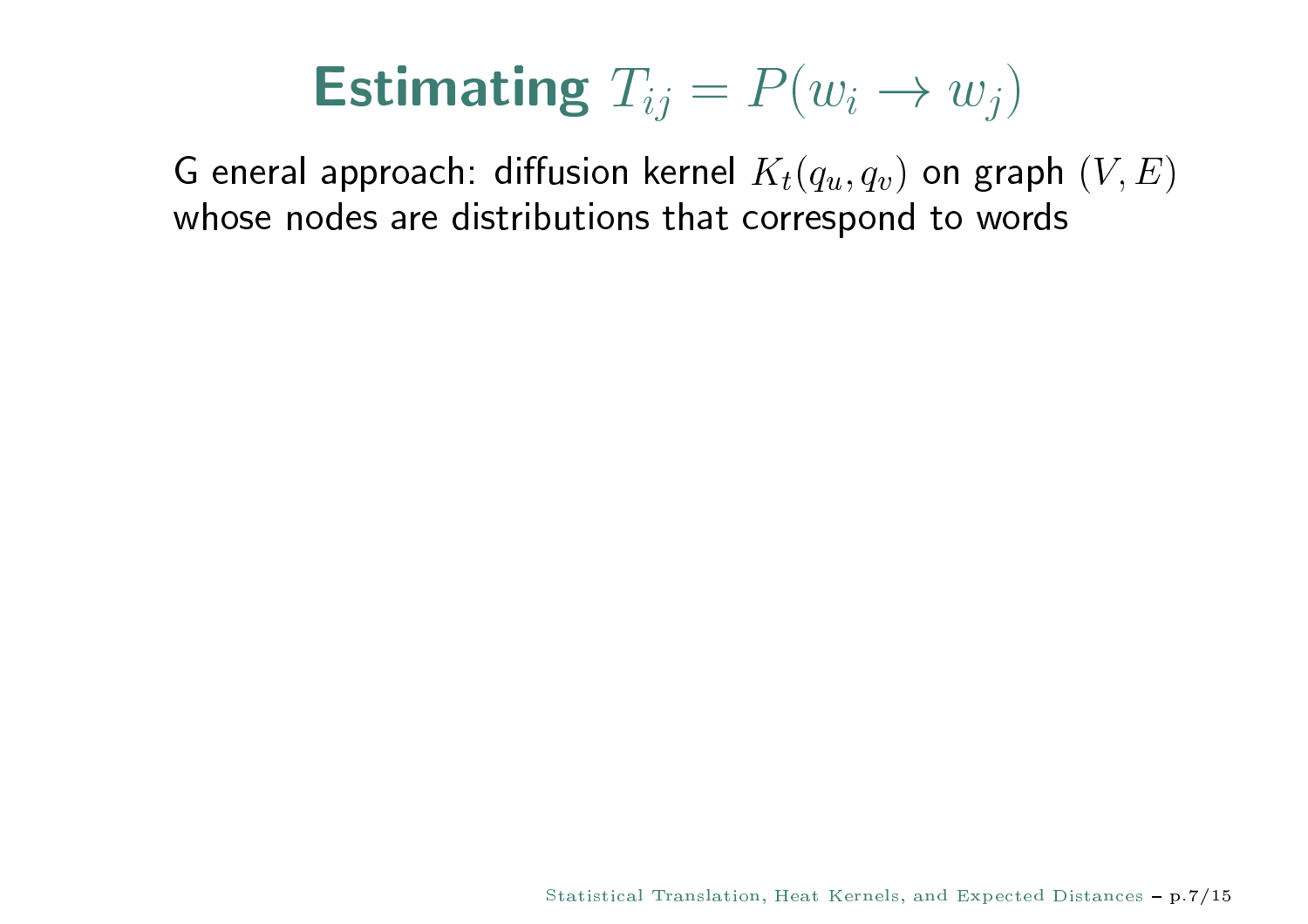G eneral approach: diffusion kernel  $K_t(q_u, q_v)$  on graph  $(V, E)$ whose nodes are distributions that correspond to words

•  $V$ : each vertex is a contextual distribution  $q_v(w) = P(w|v)$  corresponding to a word v

$$
\hat{q}_v(w) \propto \sum_{d:v \in d} \mathsf{tf}(w, d)
$$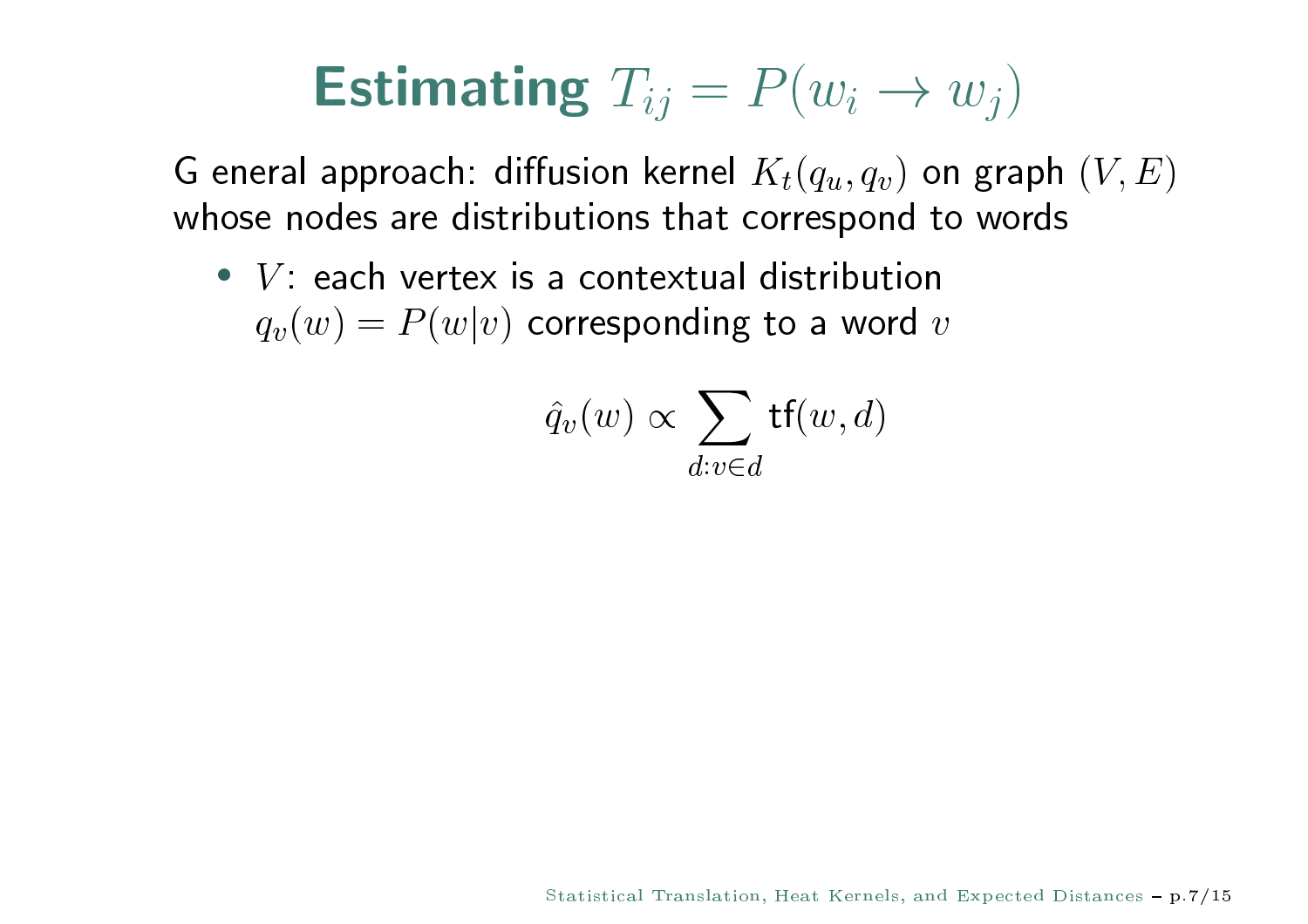G eneral approach: diffusion kernel  $K_t(q_u, q_v)$  on graph  $(V, E)$ whose nodes are distributions that correspond to words

- $V$ : each vertex is a contextual distribution  $q_v(w) = P(w|v)$  corresponding to a word v
- $E$ : graph edge weights are the Fisher diffusion kernel on multinomial simplex

$$
e(u,v) = \exp\left(-\frac{1}{t}\arccos^2\left(\sum_w \sqrt{q_u(w)q_v(w)}\right)\right)
$$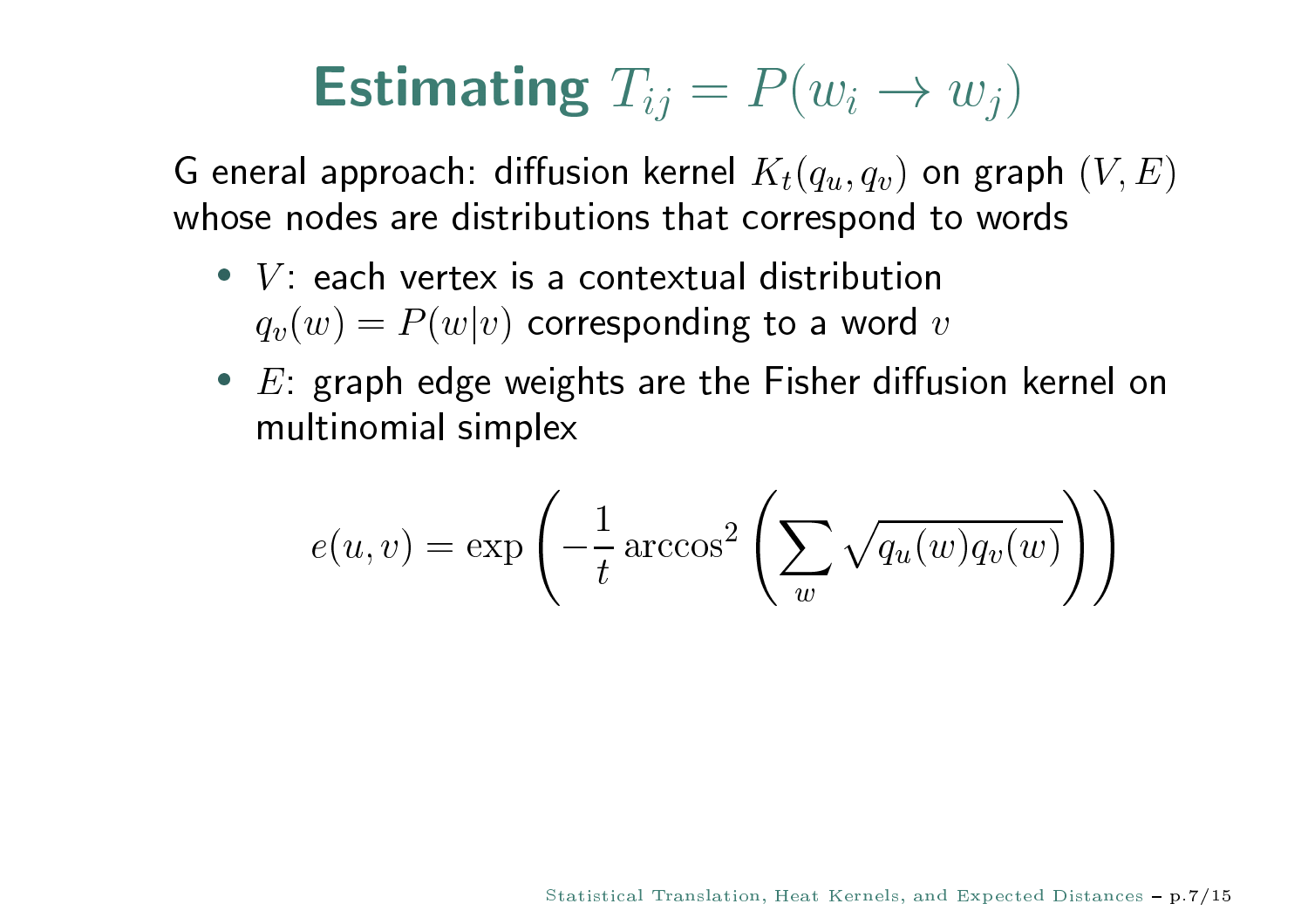G eneral approach: diffusion kernel  $K_t(q_u, q_v)$  on graph  $(V, E)$ whose nodes are distributions that correspond to words

- $V$ : each vertex is a contextual distribution  $q_v(w) = P(w|v)$  corresponding to a word v
- $E$ : graph edge weights are the Fisher diffusion kernel on multinomial simplex
- T is from diffusion kernel on  $(V, E)$

$$
T \propto \exp(-t\mathcal{L})
$$

where  $\mathcal L$  is the normalized Laplacian

- t controls the amount of translation
- small  $t \to T \approx I$ , large  $t \to$  approximately uniform T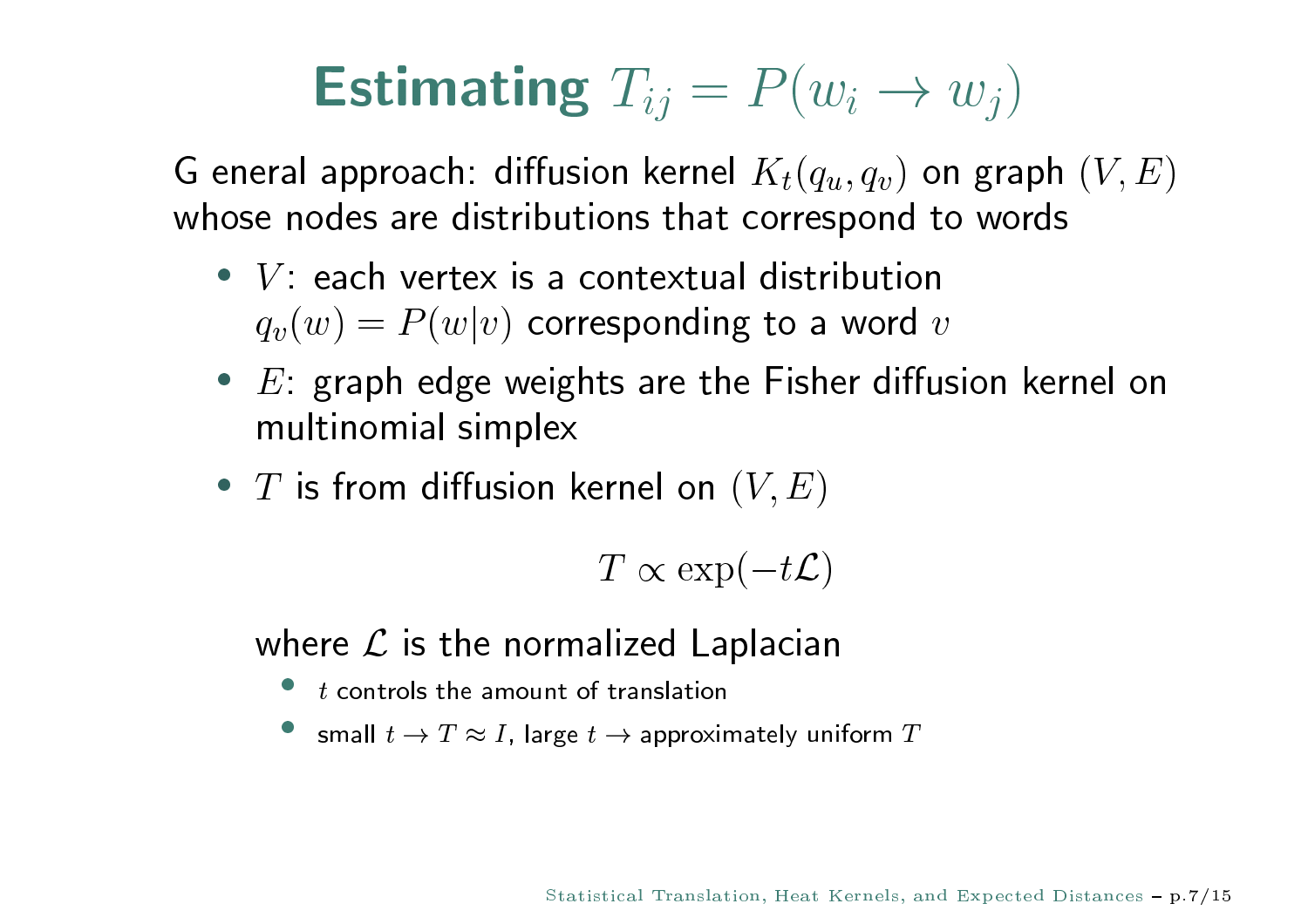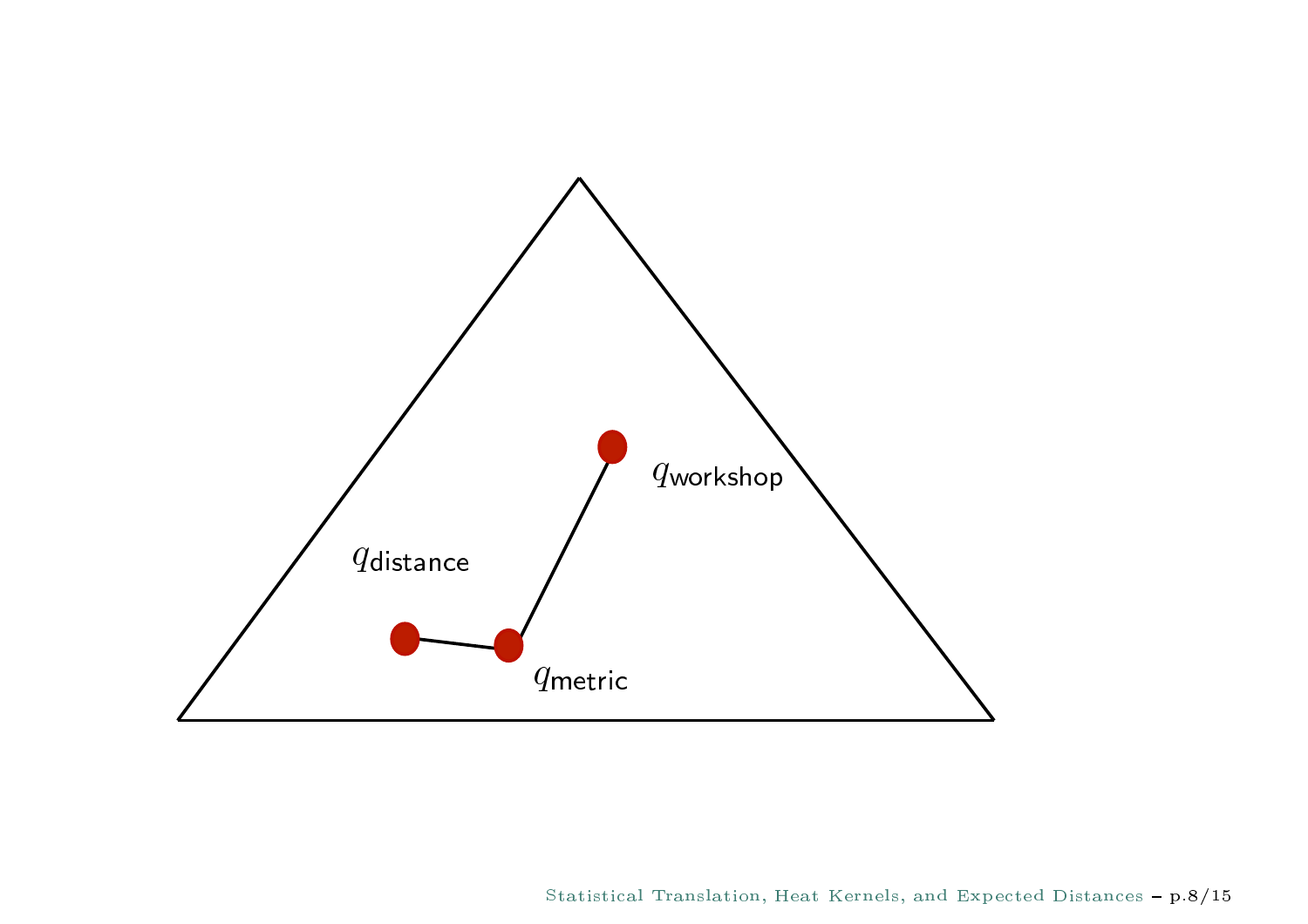# **b** a manual de la componente de la componente de la componente de la componente de la componente de la componen

| jan | databas  | nbc       | wang   | ottawa   |
|-----|----------|-----------|--------|----------|
| feb | intranet | abc       | chen   | quebec   |
| nov | server   | cnn       | liu    | montreal |
| dec | softwar  | hollywood | beij   | toronto  |
| oct | internet | tv        | wu     | ontario  |
| aug | netscap  | viewer    | china  | vancouv  |
| apr | onlin    | movi      | chines | canada   |
| mar | web      | audienc   | peng   | canadian |
| sep | browser  | fox       | hui    | calgari  |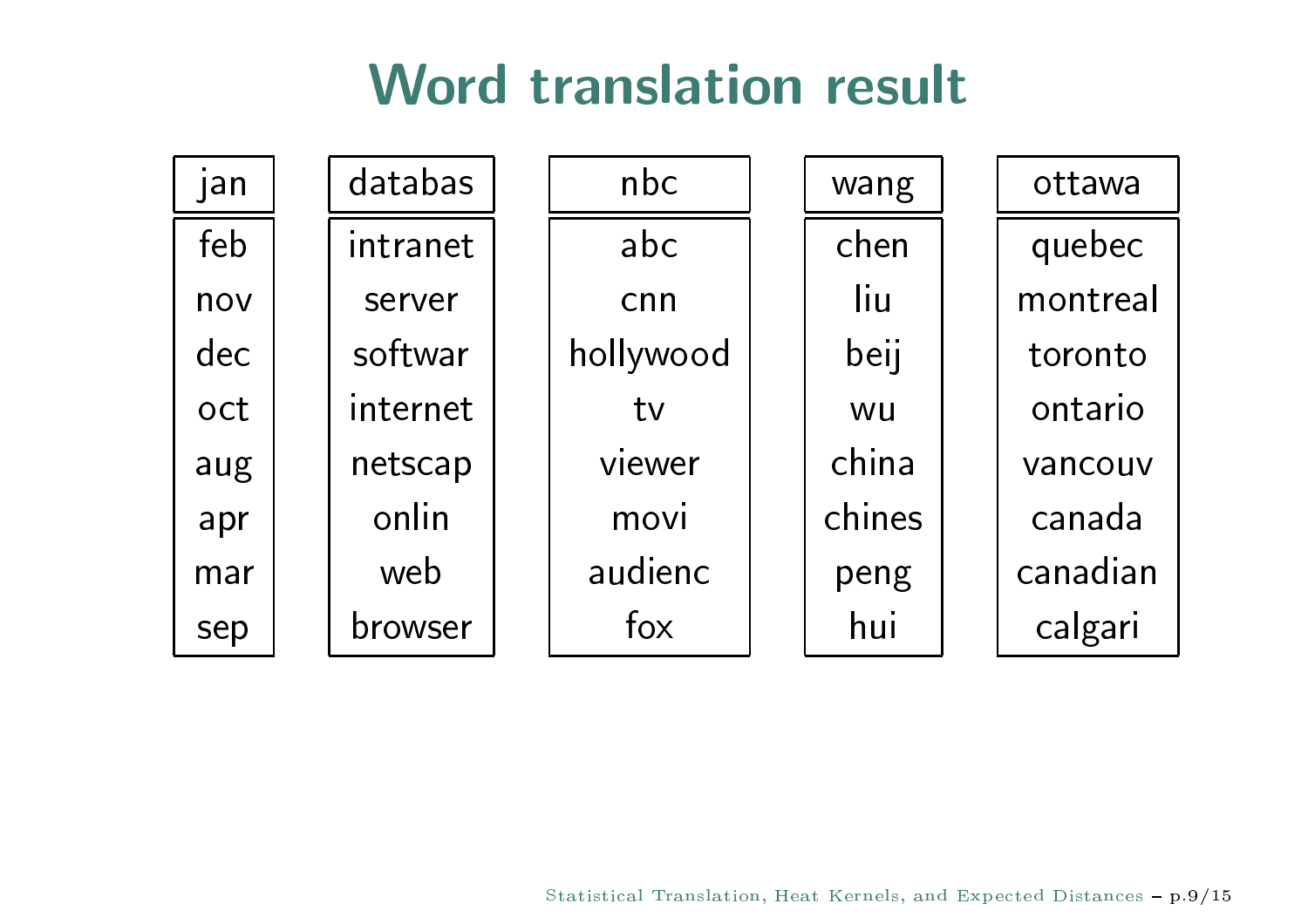#### **Expected Distance**

Two documents  $x, w$  stochastically translate into documents  $y, z$  and are represented by bow random variables  $\hat{\theta}_y^{\text{mle}}, \hat{\theta}_z^{\text{mle}}$ . Distance  $d(\hat{\theta}_y^{\text{mle}}, \hat{\theta}_z^{\text{mle}})$  is a random variable, summarized by its expectation (given in closed form)

$$
E_{p(y|x)p(z|w)} ||\hat{\theta}_y^{\text{mle}} - \hat{\theta}_z^{\text{mle}}||_2^2 = N_1^{-2} \sum_{i=1}^{N_1} \sum_{j \in \{1, \dots, N_1\} \setminus \{i\}} (TT^{\top})_{x_i, x_j} + N_2^{-2} \sum_{i=1}^{N_2} \sum_{j \in \{1, \dots, N_2\} \setminus \{i\}} (TT^{\top})_{w_i, w_j} - 2N_1^{-1}N_2^{-2} \sum_{i=1}^{N_1} \sum_{j=1}^{N_2} (TT^{\top})_{x_i, w_j} + N_1^{-1} + N_2^{-1}.
$$

 $\mathbf{r}$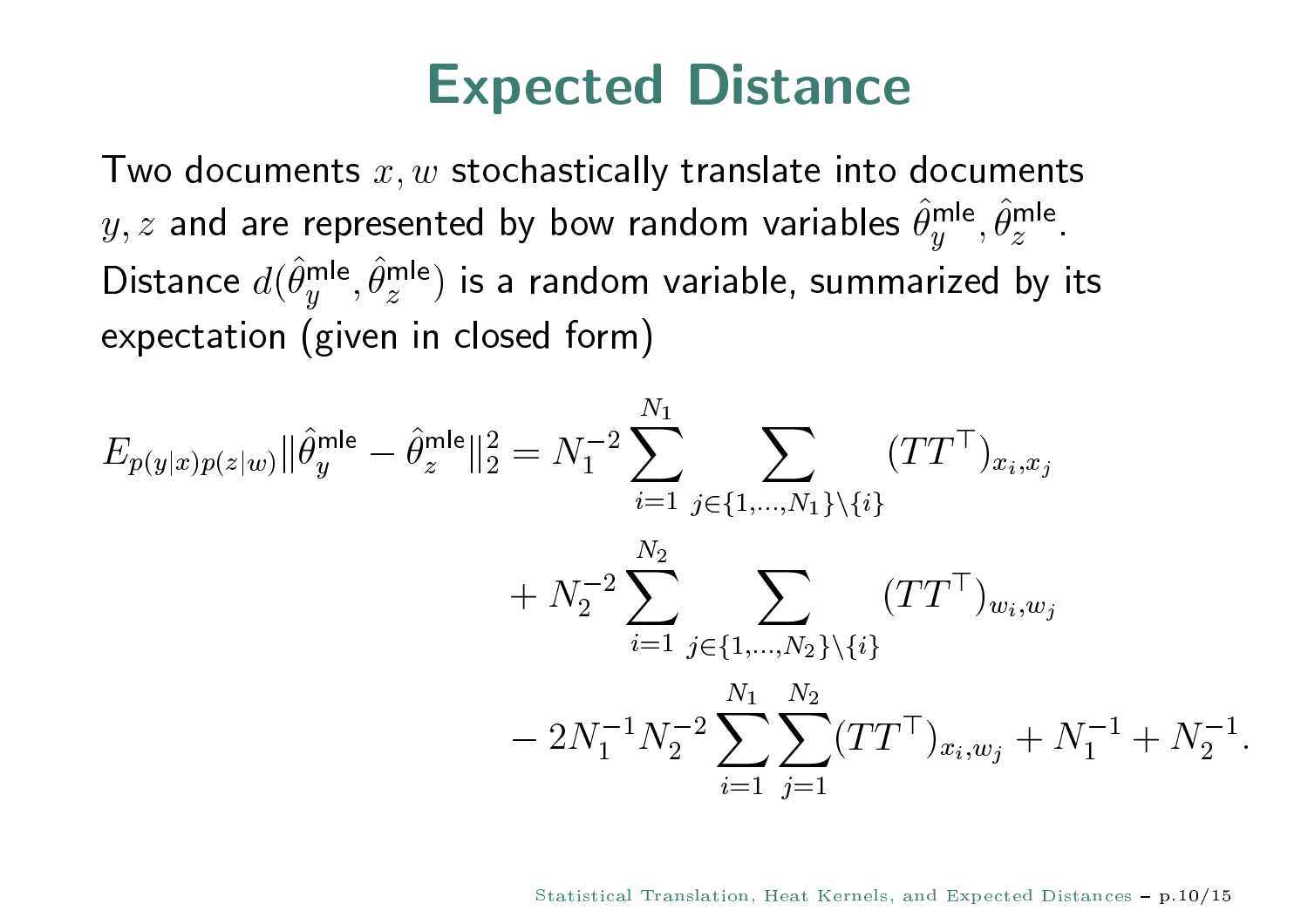# **Expected Distance**

- If  $T = I$ ,  $E_{p(y|x)p(z|w)} ||\hat{\theta}_{y}^{\text{mle}} \hat{\theta}_{z}^{\text{mle}} ||_2^2 = ||\hat{\theta}_{x}^{\text{mle}} \hat{\theta}_{w}^{\text{mle}} ||_2^2$
- The distance remains the same under permutation of the words within a document
- Pre-compute  $TT<sup>T</sup>$  to speed up the distance computation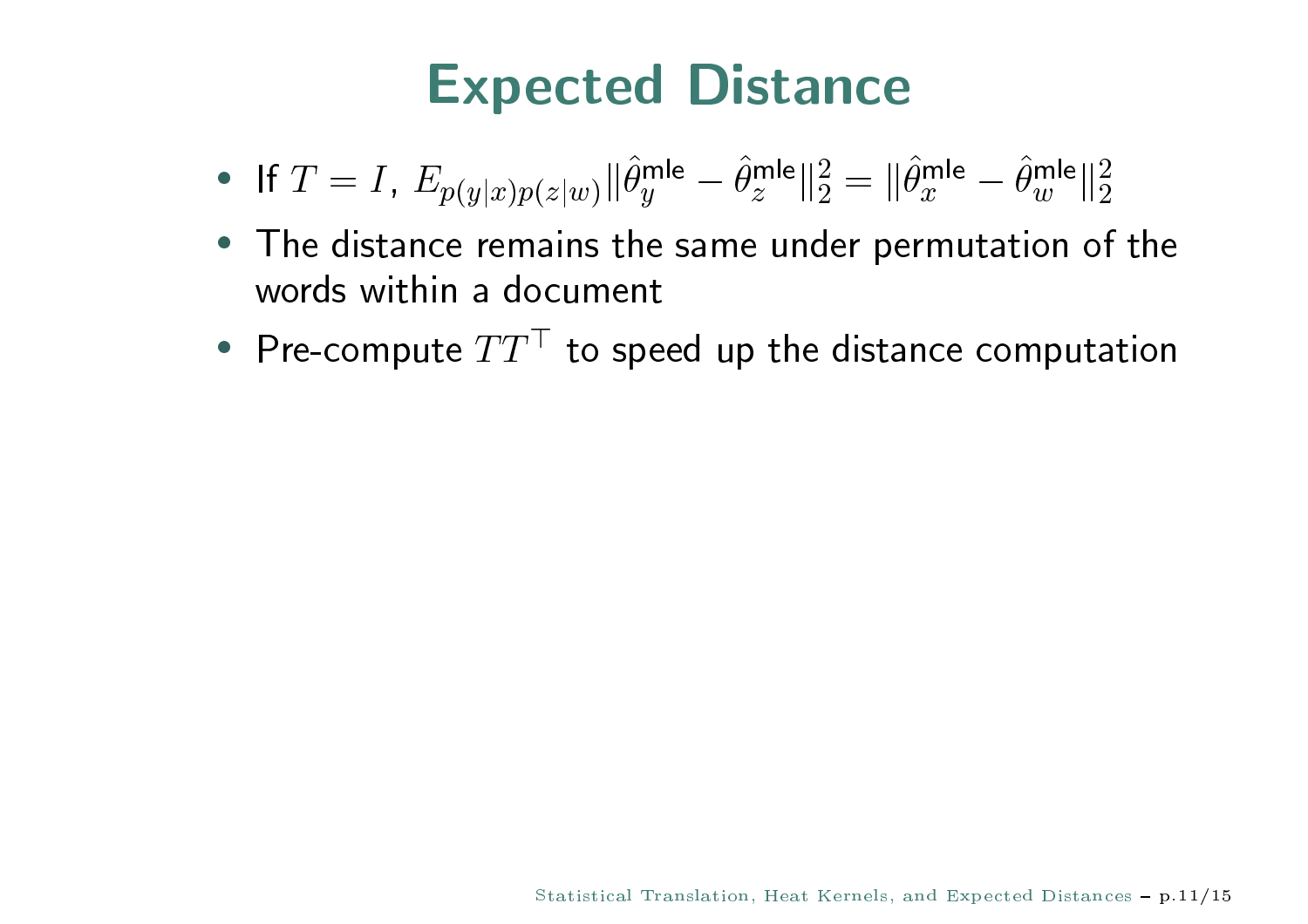# $\bigcap_{i=1}^n A_i$





tatistical Translation, Heat Kernels, and Expected Distances –  $p.12/1$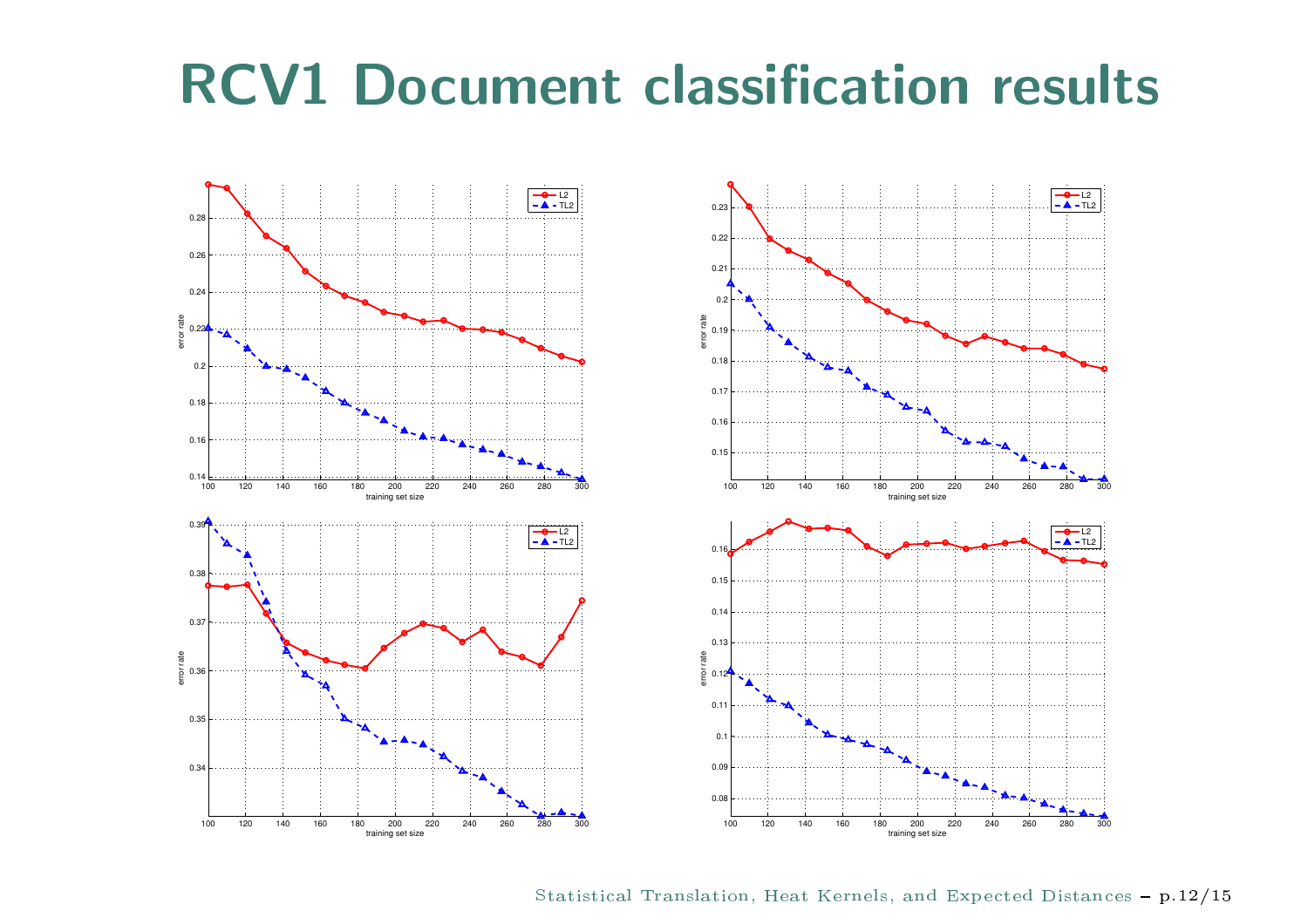# $\bigcap_{i=1}^n A_i$



tatistical Translation, Heat Kernels, and Expected Distances –  $p.13/1$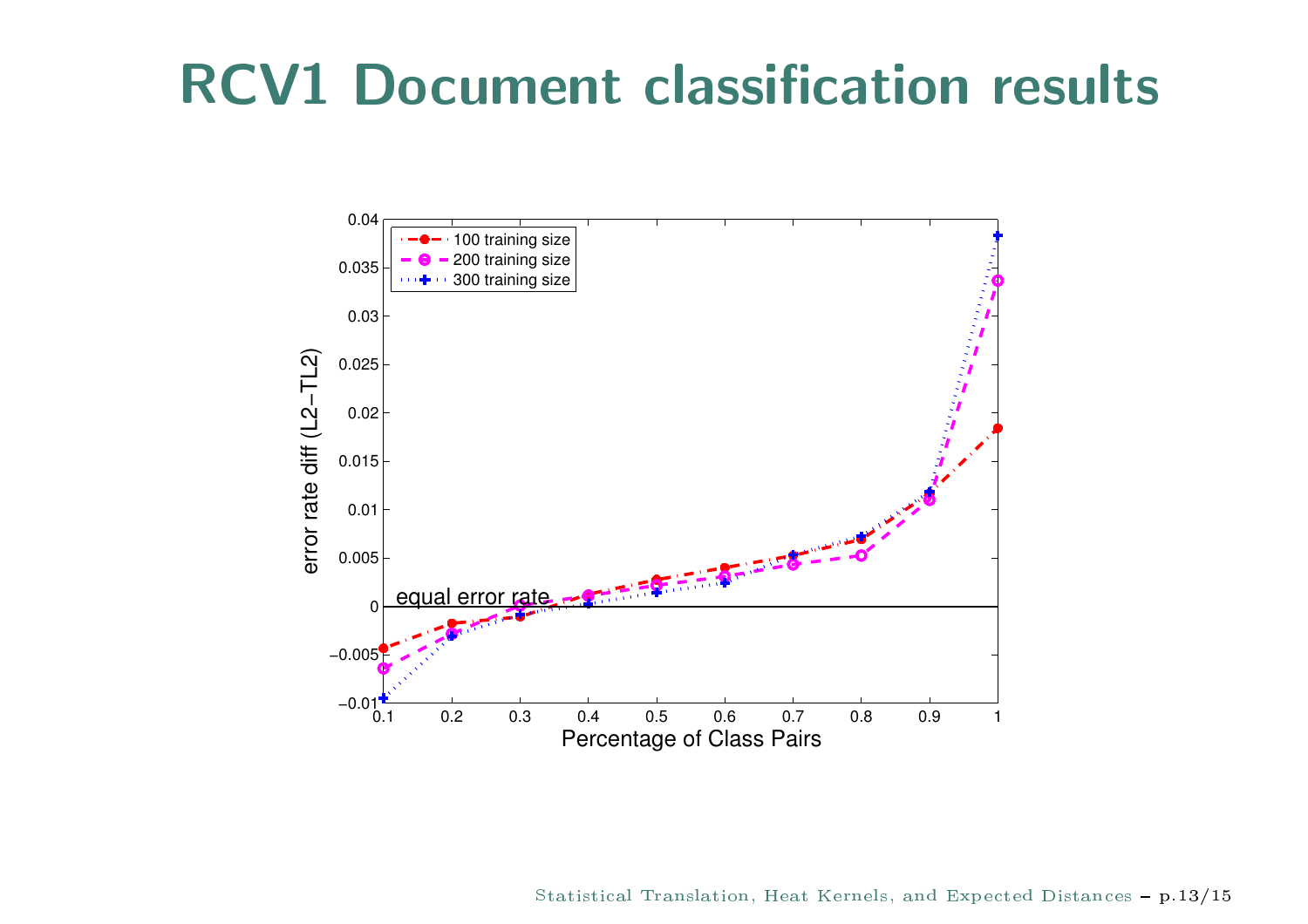# ™andro de la Caraca de la Caraca de la Caraca de la Caraca de la Caraca de la Caraca de la Caraca de la Caraca

- translation-based estimate for multinomial parameters results in a new random geometry
- $\alpha$  nalogy with ridge regression lasso and regularization learned geometry realizes bias-variance tradeoff in direc
- on, lasso and regulariza<br>embedded in the Fish l^»jÌ^bakcfyZcfdac\gZ\|f}ef]][f]^c\_[f^Ýk[fZ $\mathbf{f}$  and  $\mathbf{f}$  and  $\mathbf{f}$
- lf $f_{\rm eff}$  and the flat contribution of the set of  $f_{\rm eff}$
- lazz $\Gamma$ ijefordazykah $\Gamma$ ijefordazykah $\Gamma$